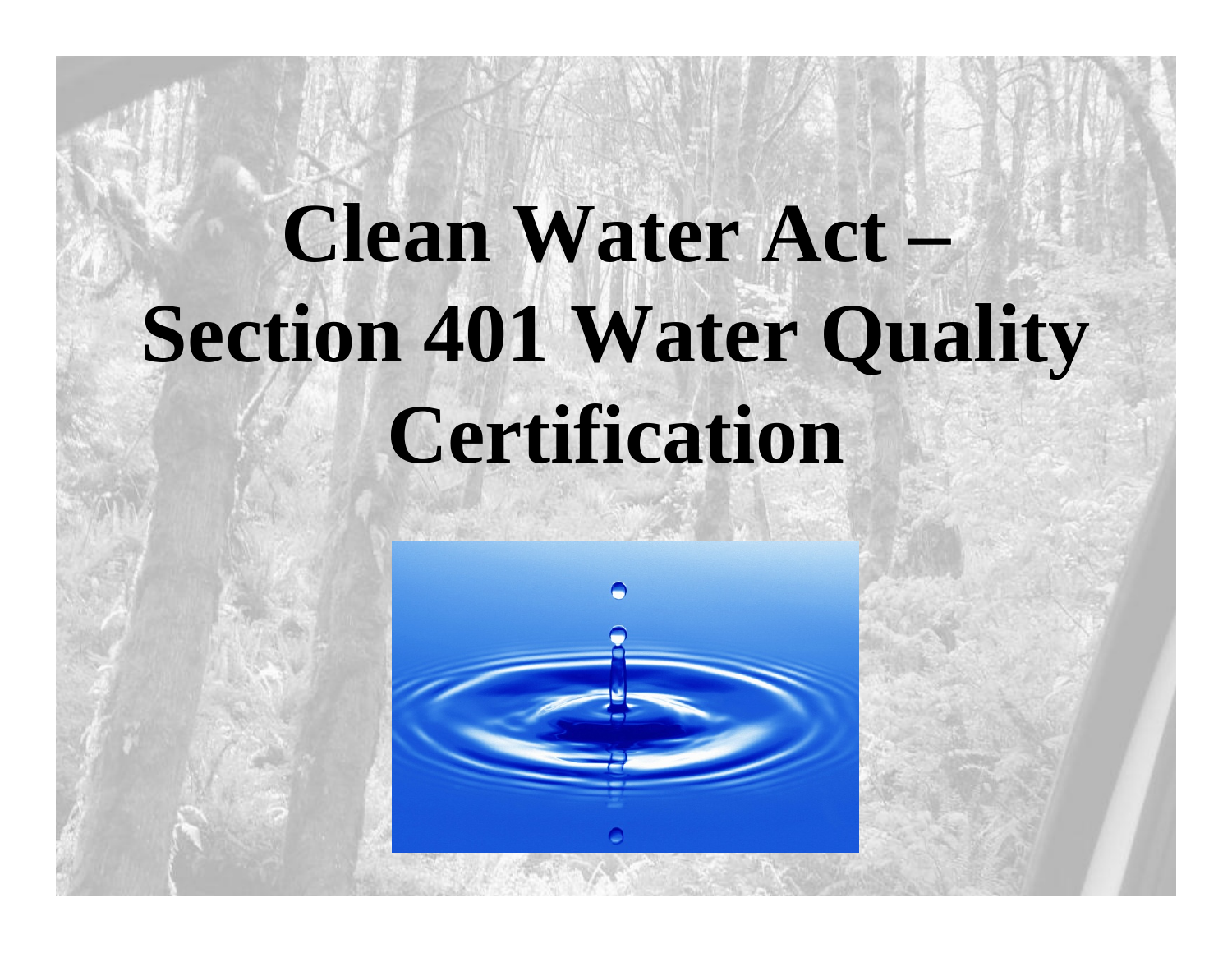#### **Presentation Outline**

- 1. Scope of DEQ's authority and obligations under the Clean Water Act (CWA) Section 401 and state law
- 2. Section 401 process, including application requirements, timelines, reviews, and coordination

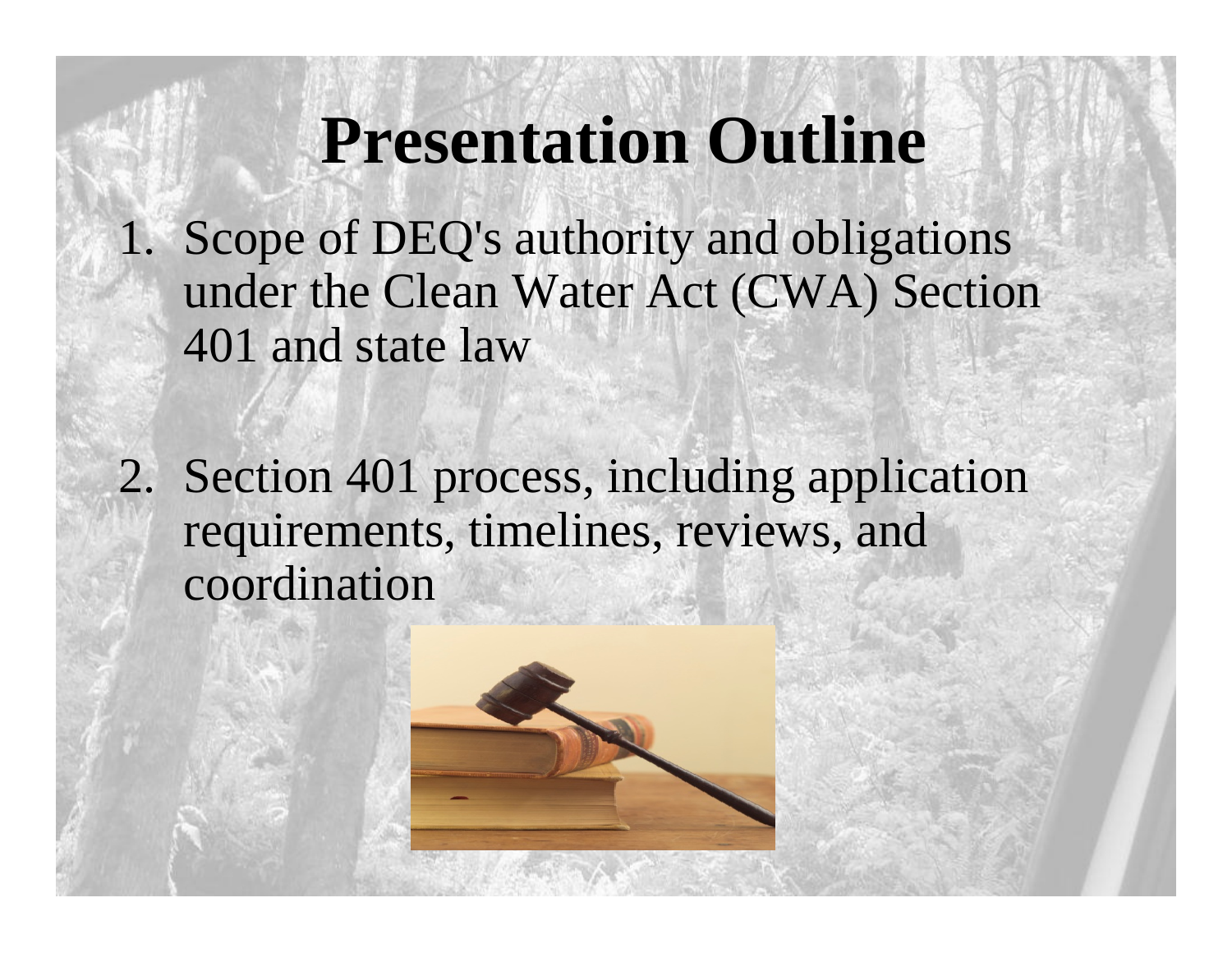### **CWA Section 401 Authority**

- CWA Section 401 requires activities that: 1) need a federal permit or license AND 2) **may** result in a discharge to "navigable" waters, obtain certification that they will comply with the state's EPA approved water quality standards, programs & policies.
- 401 WQC is administered by DEQ through:
	- OAR 340 Division 48
	- ORS 468B Water Quality
- A federal permit/license cannot be issued without 401 WQC or a waiver

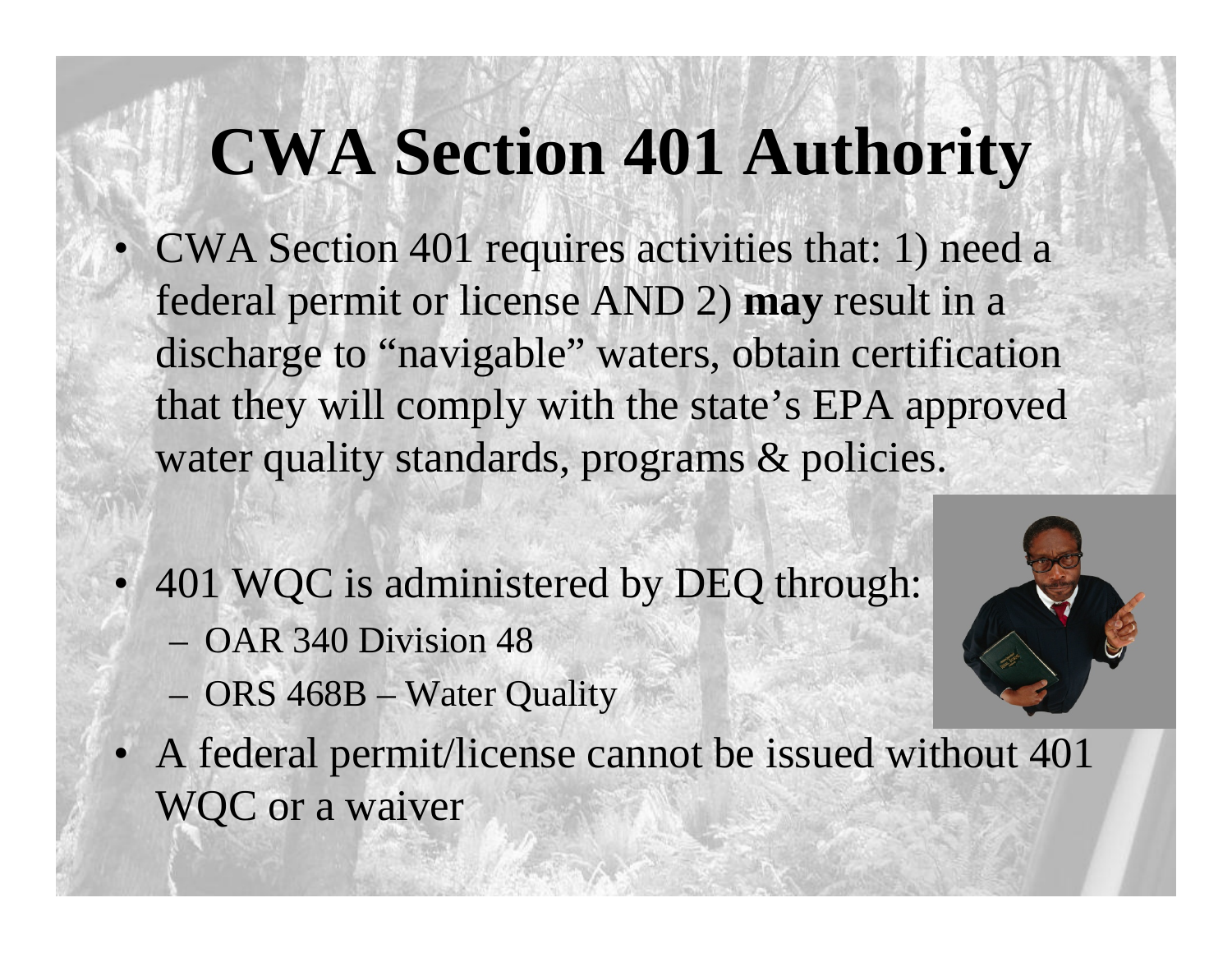## **When is 401 WQC required ?**

**Typical permits and actions requiring 401 WQC**

- US Army Corps of Engineers
	- Section 404 CWA 401 dredge/fill permit
		- waterfront development & parks, restoration...
- US Army Corps of Engineers & US Coast Guard
	- Section 10 Rivers & Harbors Act
		- bridges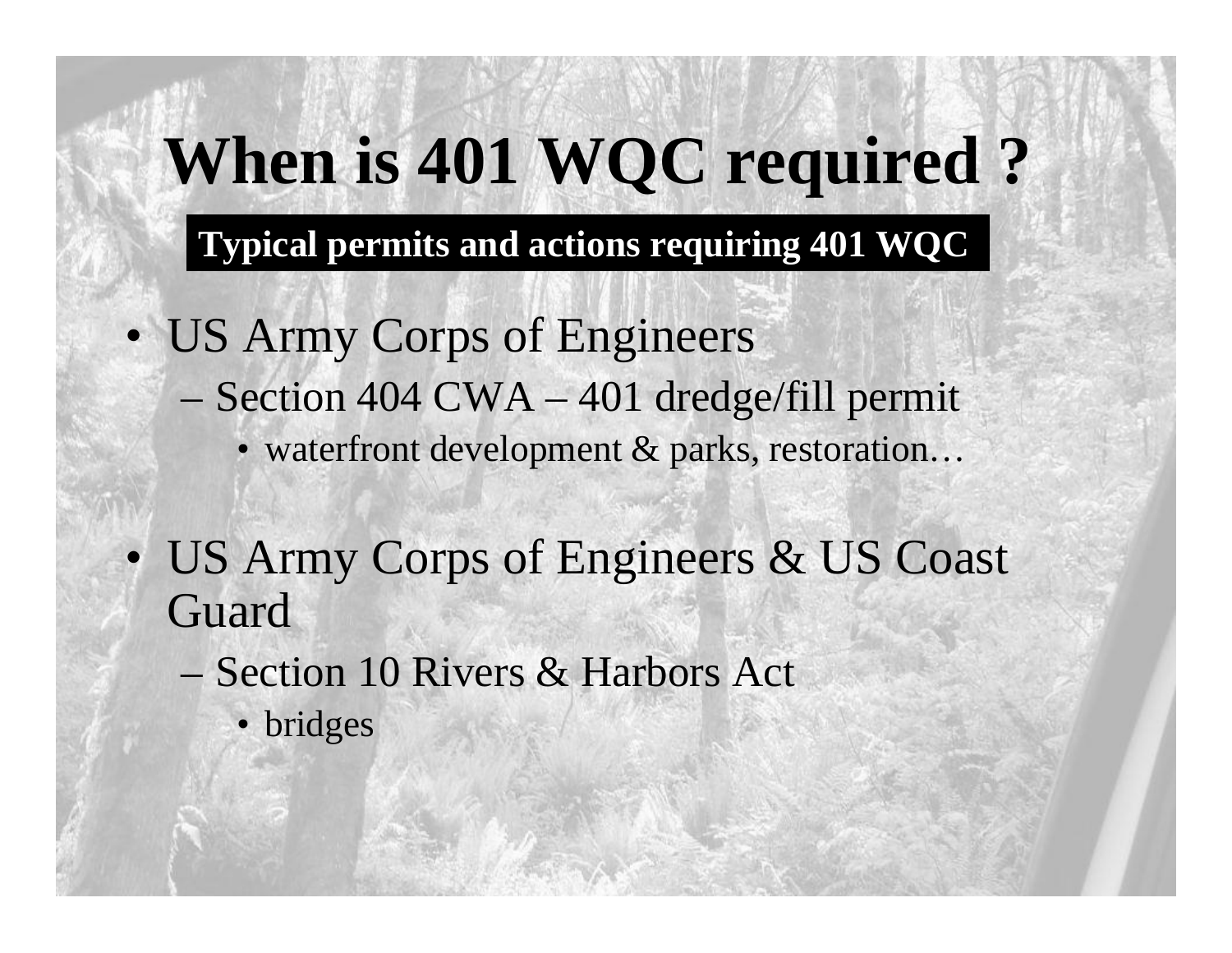### **401 WQC Process and Timing**

- Submit joint permit application (JPA) to Corps and DSL
- Corps determines jurisdiction, application completeness, and permit type (IP, RGP, NWP)
- DEQ 401 WQC does NOT have separate application form
	- JPA provides Basic Info applicant name, legal info, project info, land use compatibility (LUCS)
	- DEQ asks for more information to determine water quality impacts
- A fee applies if 500 cy or more of removal or 2 acres or more of fill is proposed.
- DEQ must issue a decision "within a reasonable time period, not to exceed one year"  $(CWA)$  – typically issue concurrent with Corps process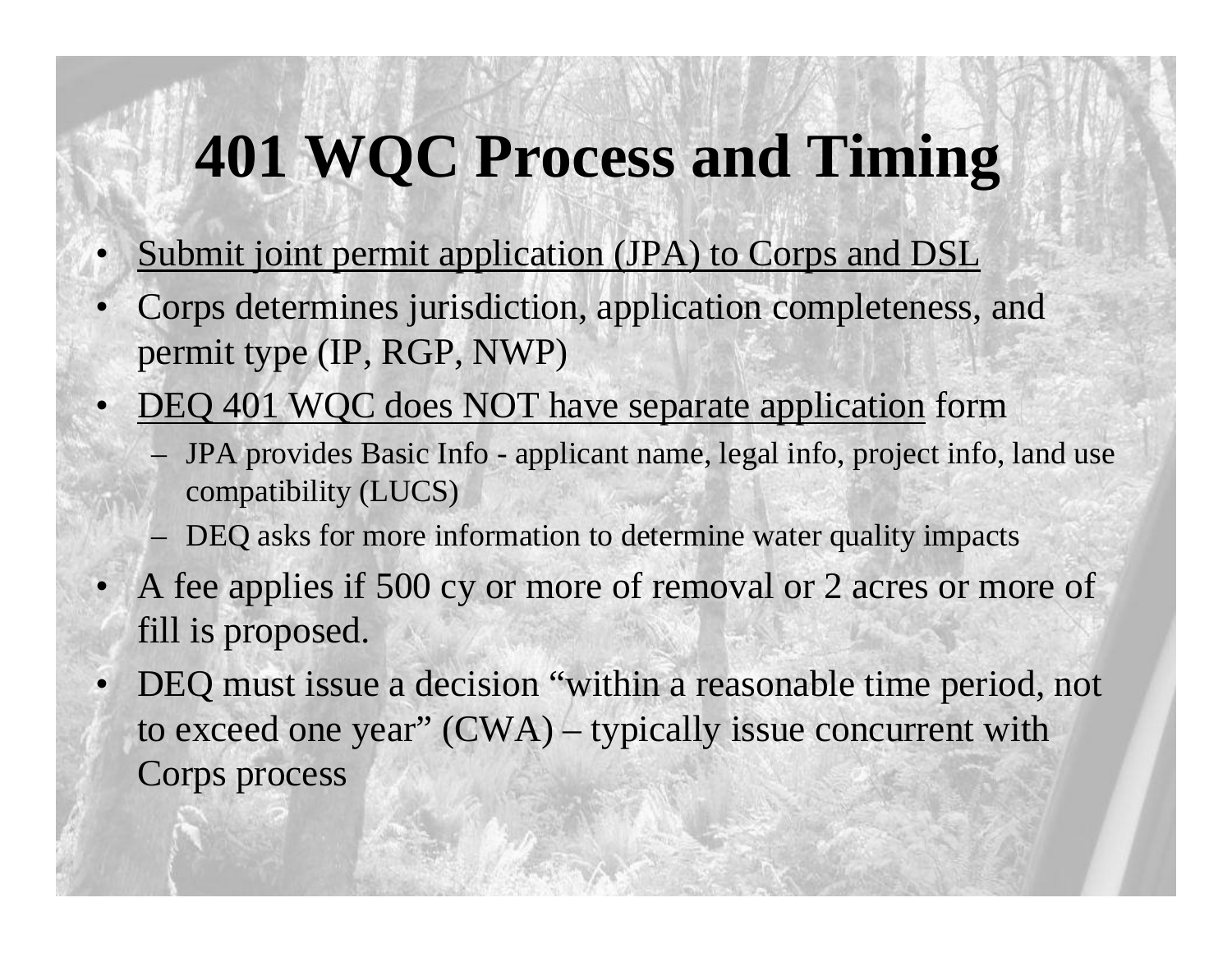#### **WQC Process & Corps 404 Permits**

- USACE determines whether the project will fit into a Nationwide Permit (NWP) category or Regional General Permit (RGP) or if it will require an Individual Permit (IP)
- RGPs and NWPs have "pre-certified" 401 WQC & no individual PN
	- RGP with 401 Certification  $=$  letter to applicant w/ cc to DEQ
		- DEQ SWMP approval may be required
	- NWP category denied 401 WQC = letter to applicant w/ cc to DEQ
		- DEQ requests info, invoices, makes 401 decision, and publishes notice for comments (35 days) – Applicant MUST submit all application info to DEQ
	- IP goes out for 15-30 day  $PN = This$  begins DEQ's 401 process – DEQ reviews application, requests additional information and invoices applicant (if applicable)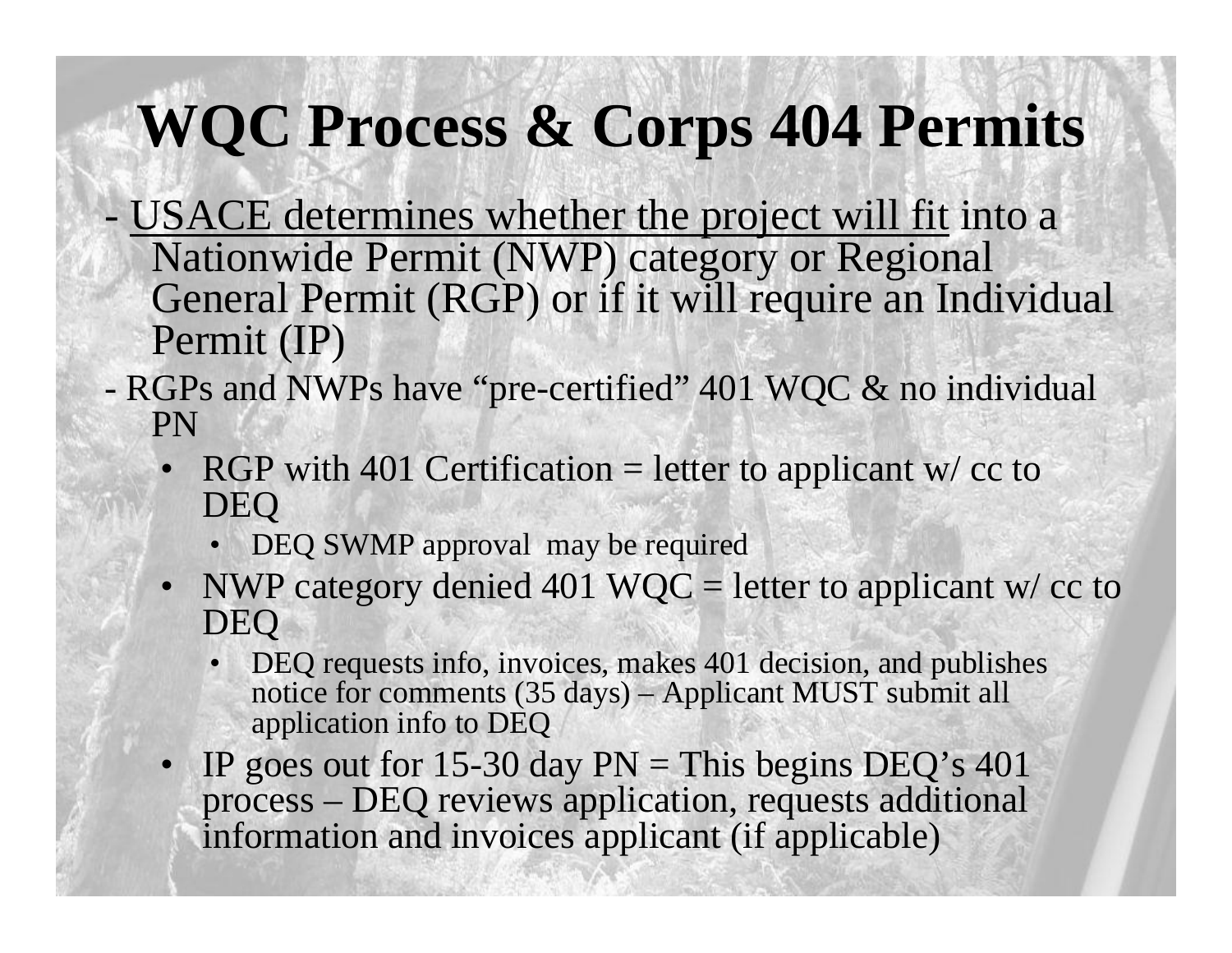#### **401 WQC Evaluation**

- Must meet Water Quality Standards and Antidegradation policy
	- Will Temperature, Turbidity, Dissolved Oxygen, pH, etc. be affected?
	- Will this cause beneficial uses to be impaired?
		- Salmonids and aquatic life, but also drinking water, water contact recreation, etc.
	- Can conditions be applied to prevent impairment?
	- If degradation of WQ parameters cannot be avoided, 401 WQC must be denied.
- Must meet CWA Sections 301, 302, 303, 306 and 307
	- Mostly dealing with effluent.
	- 303 is impaired parameters and Total Maximum Daily Loads (TMDLs).
- Must meet other relevant water related requirements of state law – ODFW fish passage, OWRD water rights, DLCD statewide goals…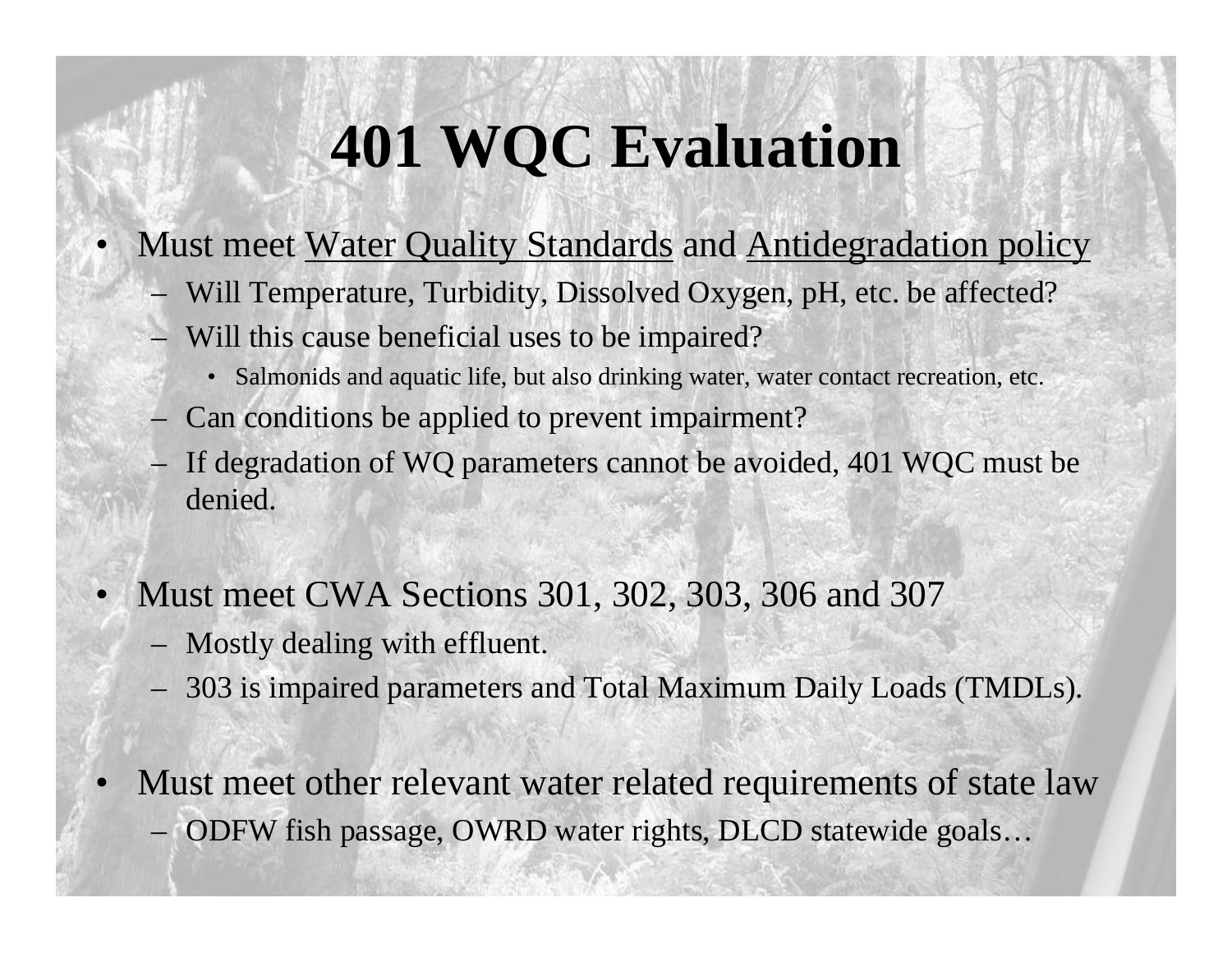#### **401 Water Quality Evaluation**

#### **Some things to consider**

- Determine impacts of proposal on waterways Are the waters already impaired? Search DEQ's Integrated Report to determine if waterway is listed:
	- CWA Section 303(d) Listed parameters or potential for concern?
	- Have Total Maximum Daily Loads (TMDLs) been developed?
	- Is there contamination on site?
	- Is impervious surface involved? A Post-Construction Stormwater Management Plan (SWMP) is required.
- Are other DEQ permits required Construction Stormwater and Erosion Control (1200C), Underground Injection Control (UIC) registration, Beneficial Use Determination (BUD) or Solid Waste Letter of Authorization (SWLA) for disposal to uplands, etc.
- What Types of Best Management Practices (BMPs) can be used to prevent violations to Water Quality Standards and protect Beneficial Uses?
- Does proposed mitigation replace lost water quality function within the basin?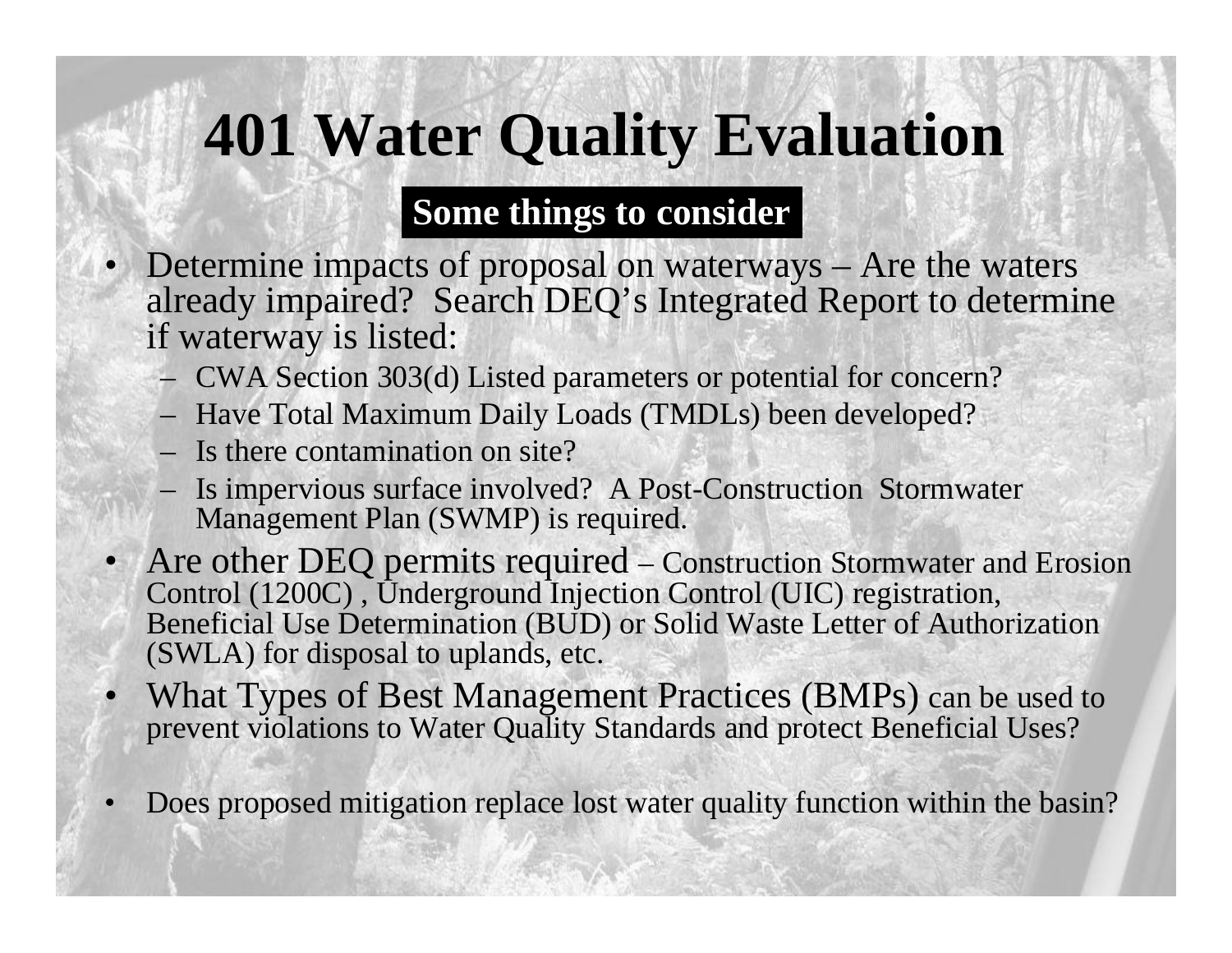## **Coordination during WQC Evaluation**

#### DEQ will perform additional coordination during the review

- Sediment Evaluation Framework (SEF)
- Biological Opinions
	- DEQ may defer portions of *beneficial use review* to the NMFS, USFWS, and ODFW
	- If consultations result in a modified project, DEQ must receive final project info prior to 401 decision.
- Stormwater Management Plan (SWMP)
	- Cleanup Program
- Public interest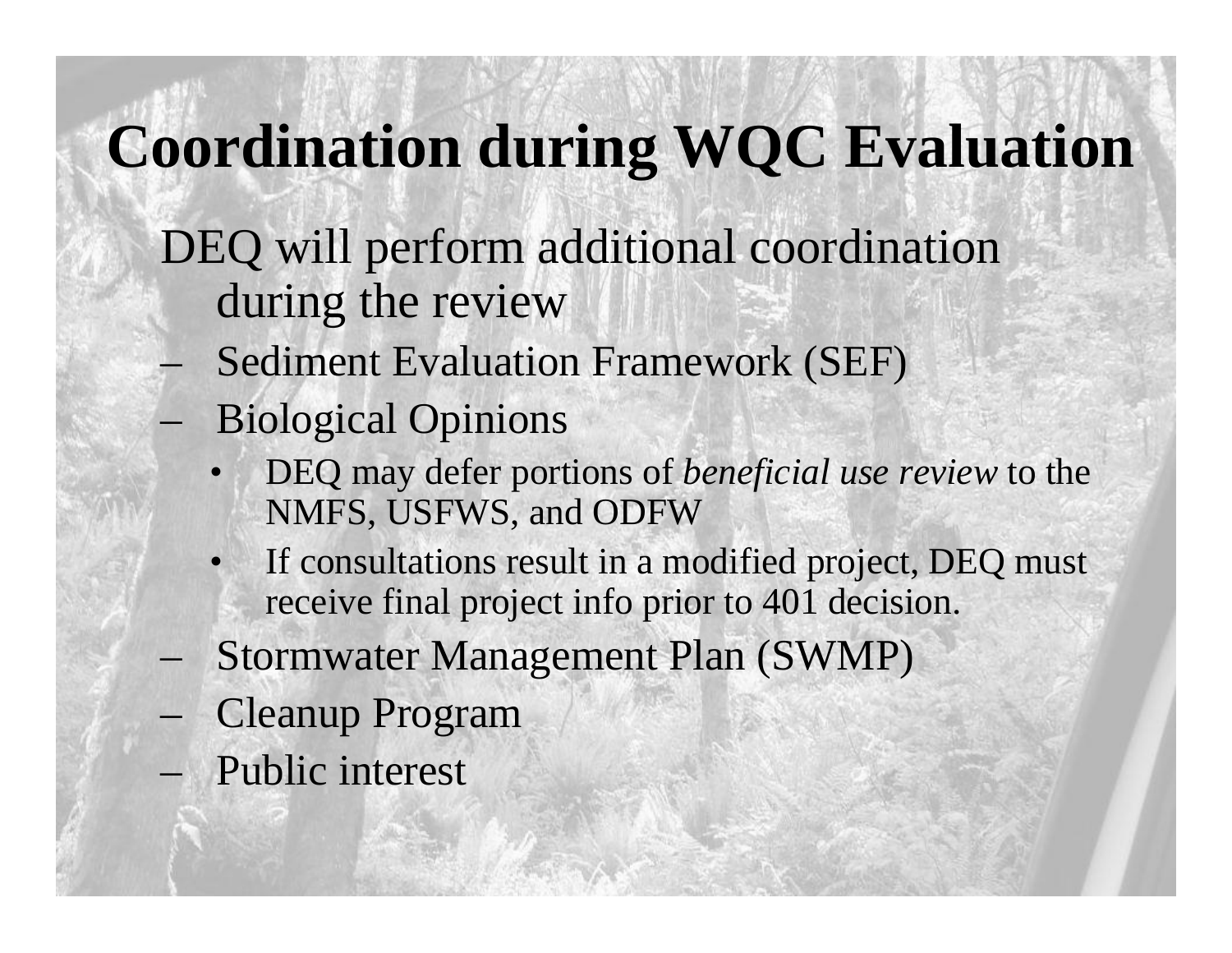